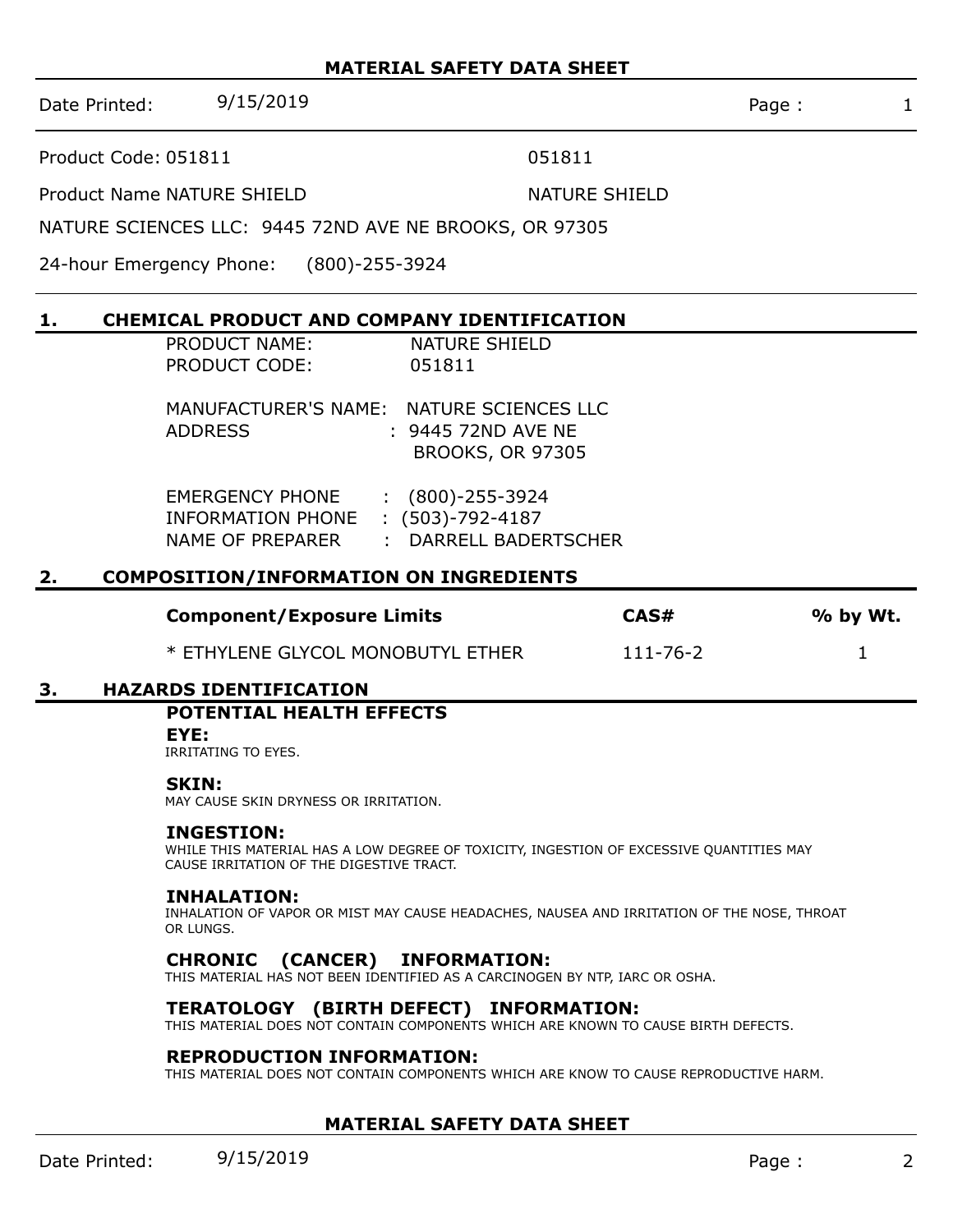Product Code: 051811 051811

#### Product Name NATURE SHIELD NATURE SHIELD

NATURE SCIENCES LLC: 9445 72ND AVE NE BROOKS, OR 97305

24-hour Emergency Phone: (800)-255-3924

#### **4. FIRST AID MEASURES**

#### **EYES:**

FLUSH WITH LARGE AMOUNTS OF WATER OR EYE WASH. CONTACT PHYSICIAN.

#### **SKIN:**

REMOVE CONTAMINATED CLOTHING. WASH SKIN THOROUGHLY WITH SOAP AND WATER. CONTACT PHYSICIAN IF NECESSARY

#### **INGESTION:**

DO NOT INDUCE VOMITING, CAN CAUSE CHEMICAL PNEUMONITIS AND PULMONARY EDEMA. CONTACT PHYSICIAN IMMEDIATELY.

### **INHALATION:**

REMOVE TO FRESH AIR. RESTORE BREATHING. CONTACT PHYSICIAN.

#### **AGGRAVATED MEDICAL CONDITIONS:**

PERSONS WITH PRE-EXISTING DERMATITIS MAY BE MORE SUSCEPTIBLE TO THE EFFECTS OF THIS MATERIAL.

### **5. FIRE FIGHTING MEASURES**

# **FLAMMABLE PROPERTIES:**

 **FLASH POINT: N/A METHOD: N/A**

# **FLAMMABLE LIMITS: LOWER FLAMMABLE LIMIT: N/A UPPER FLAMMABLE LIMIT: N/A**

#### **AUTO IGNITION TEMPERATURE:**

NOT KNOWN. CLOSED CONTAINER MAY EXPLODE DUE TO PRESSURE BUILD-UP OF STEAM EXPOSED TO EXTREME HEAT. MATERIAL CAN SPLATTER ABOVE 100°C/212°F. POLYMER FILM CAN BURN.

#### **HAZARDOUS COMBUSTION PRODUCTS:**

DECOMPOSITION PRODUCTS MAY INCLUDE THE FOLLOWING MATERIALS: CARBON DIOXIDE, METAL OXIDE/OXIDES.

#### **EXTINGUISHING MEDIA:**

FOAM, ALCOHOL FOAM, CO2, DRY CHEMICAL, WATER FOG

#### **FIREFIGHTING INSTRUCTIONS:**

USE FULL PROTECTIVE EQUIPMENT INCLUDING SELF-CONTAINED BREATHING APPARATUS TO PROTECT FIREFIGHTERS FROM HAZARDOUS COMBUSTION PRODUCTS. WATER MAY BE USED TO COOL CONTAINERS TO PREVENT EXPLOSION OF LIDS FROM PRESSURE BUILD-UP.

### **MATERIAL SAFETY DATA SHEET**

Date Printed: 9/15/2019 Page : 3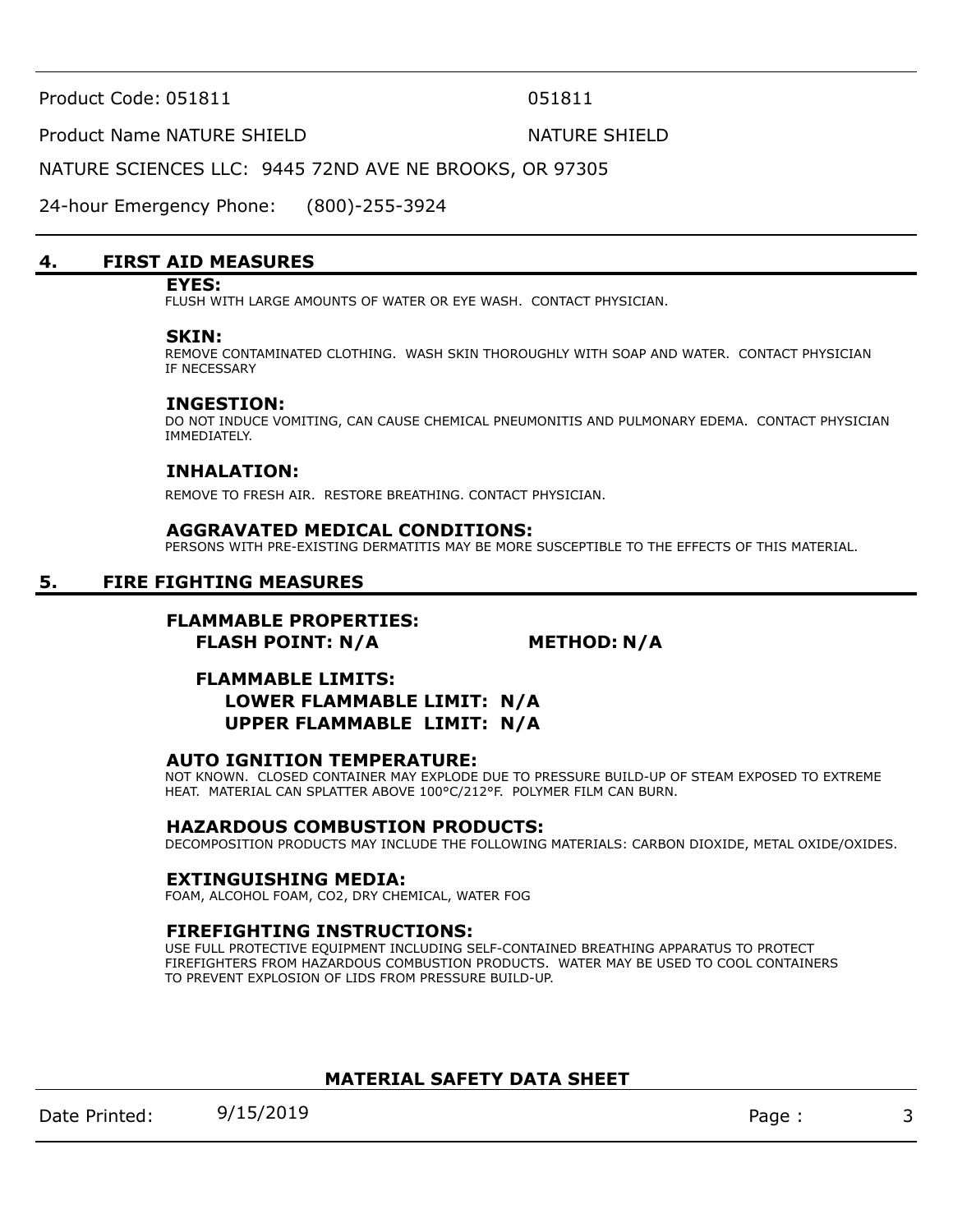Product Name NATURE SHIELD NATURE SHIELD

NATURE SCIENCES LLC: 9445 72ND AVE NE BROOKS, OR 97305

24-hour Emergency Phone: (800)-255-3924

# **6. ACCIDENTAL RELEASE MEASURES**

#### **SMALL SPILL:**

MINOR SPILLS MAY BE FLUSHED INTO SEWER IF PERMITTED BY STATE, FEDERAL AND LOCAL REGULATIONS.

#### **LARGE SPILL:**

VENTILATE AREA. EQUIP EMPLOYEES WITH APPROPRIATE PROTECTION. DIKE AROUND SPILLED MATERIAL. COVER SPILL WITH ABSORBENT MATERIAL AND SHOVEL INTO CONTAINERS. SEAL CONTAINERS AND REMOVE TO SAFE AREA.

# **7. HANDLING AND STORAGE**

#### **HANDLING:**

EQUIP EMPLOYEES WITH APPROPRIATE PERSONAL PROTECTION.

#### **STORAGE:**

KEEP CONTAINERS CLOSED WHEN NOT IN USE. DO NOT HANDLE OR STORE NEAR HEAT, SPARKS, FIRE OR STRONG OXIDANTS.

### **8. EXPOSURE CONTROLS/PERSONAL PROTECTION**

#### **ENGINEERING CONTROLS:**

USE ALL AVAILABLE ENGINEERING CONTROLS TO ELIMINATE FUMES, MIST OR SPRAY.

#### **RESPIRATORY PROTECTION:**

RESPIRATORY PROTECTION MAY BE NECESSARY TO MINIMIZE EXPOSURE TO VAPORS DEPENDING ON THE CONCENTRATION OF AIRBORNE MATERIALS. USE A RESPIRATOR WITH APPROPRIATE FILTERS AND CARTRIDGES (NIOSH APPROVED) OR SUPPLIED AIR EQUIPMENT.

### **SKIN PROTECTION:**

USE GLOVES MADE OF NEOPRENE, BUTYL OR NATURAL RUBBER.

### **EYE PROTECTION:**

USE CHEMICAL SPLASH GOGGLES.

### **9. PHYSICAL AND CHEMICAL PROPERTIES**

| <b>BOILING POINT:</b>               | 212° F.                          |  |  |
|-------------------------------------|----------------------------------|--|--|
| <b>MELTING POINT:</b>               | <b>NO INFORMATION AVAILABLE.</b> |  |  |
| <b>VAPOR PRESSURE:</b>              | <b>NO INFORMATION AVAILABLE.</b> |  |  |
| <b>VAPOR DENSITY:</b>               | LIGHTER THAN AIR                 |  |  |
| <b>SOLUBILITY IN WATER: SOLUBLE</b> |                                  |  |  |
| <b>SPECIFIC GRAVITY:</b>            | 1.01                             |  |  |
| pH:                                 | <b>NO INFORMATION AVAILABLE.</b> |  |  |
| <b>ODOR:</b>                        | <b>SLIGHT ODOR OF CO SOLVENT</b> |  |  |
| <b>APPEARANCE:</b>                  | <b>OPAQUE LIQUID.</b>            |  |  |
| <b>MATERIAL SAFETY DATA SHEET</b>   |                                  |  |  |

Date Printed: 09/15/2019 Page : 4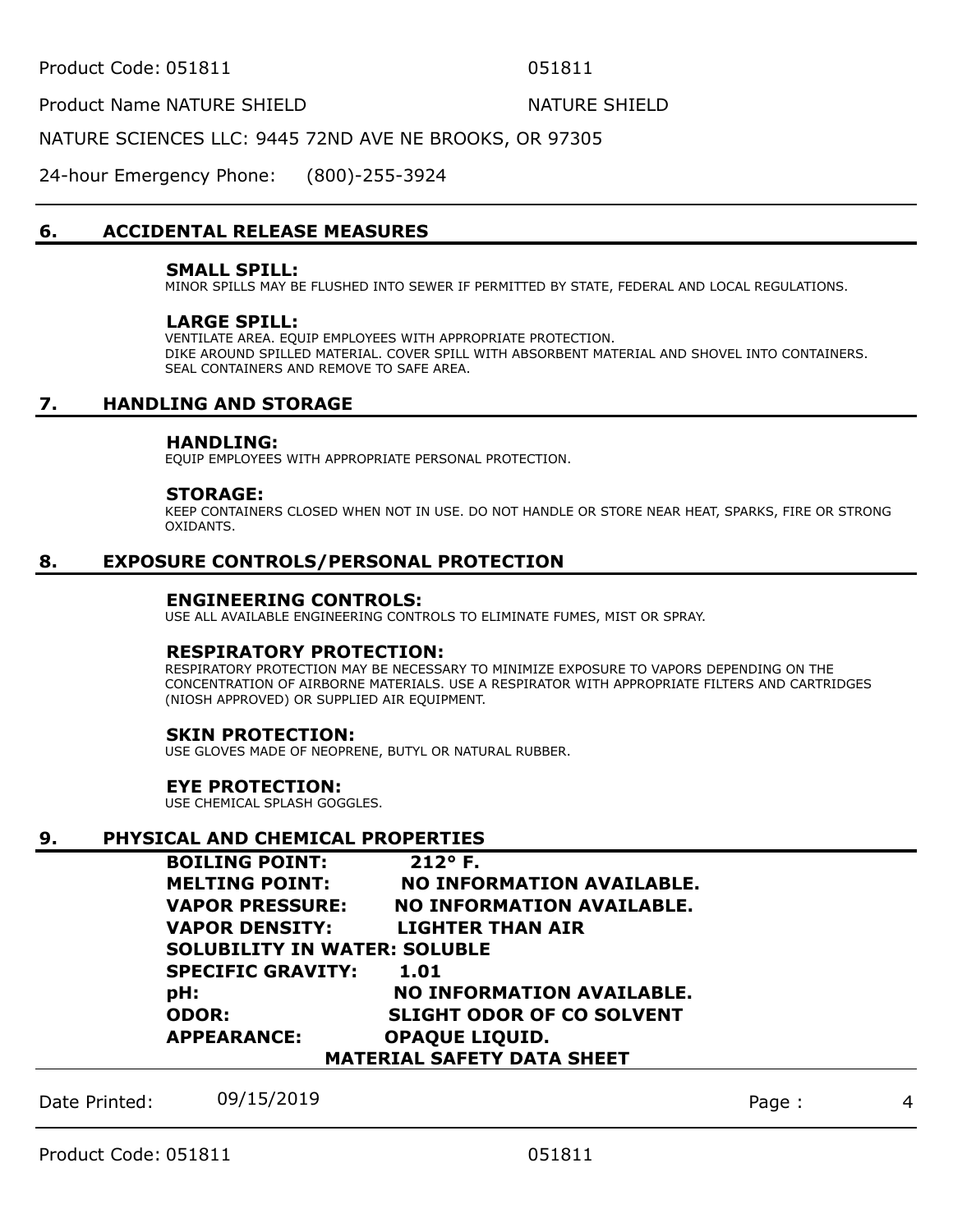Product Name NATURE SHIELD NATURE SHIELD

NATURE SCIENCES LLC: 9445 72ND AVE NE BROOKS, OR 97305

24-hour Emergency Phone: (800)-255-3924

# **10. STABILITY AND REACTIVITY**

### **CHEMICAL STABILITY (CONDITIONS TO AVOID) :**

**STABLE** 

#### **INCOMPATIBILITY:**

AVOID STRONG OXIDIZING AGENTS.

#### **HAZARDOUS DECOMPOSITION PRODUCTS:**

POSSIBLE OXIDES OF CARBON AND NITROGEN.

#### **HAZARDOUS POLYMERIZATION:**

WILL NOT OCCUR.

### **11. TOXICOLOGICAL INFORMATION**

TOXICOLOGICAL TESTING HAS NOT BEEN CONDUCTED WITH THIS MATERIAL..

#### **12. ECOLOGICAL INFORMATION**

#### **ECOTOXICOLOGICAL INFORMATION:**

NO KNOWN SIGNIFICANT EFFECTS OR CRITICAL HAZARDS.

#### **CHEMICAL FATE INFORMATION:**

THIS PRODUCT HAS NOT BEEN TESTED FOR BIODEGRADABILITY.

### **13. DISPOSAL CONSIDERATIONS**

INCINERATE OR BURY IN SUITABLE LANDFILL WHERE PERMITTED BY APPROPRIATE GOVERNMENT REGULATIONS.

#### **14. TRANSPORT INFORMATION**

DOT PROPER SHIPPING NAME: PAINT NOT REGULATED PACKING GROUP: N/A HAZARD CLASS: N/A GUIDE NUMBER: N/A DOT CLASS: PAINT NOT REGULATED. UN NUMBER: N/A

### **15. REGULATORY INFORMATION**

**US FEDERAL REGULATIONS: N/A**

### **OSHA REGULATED: NO**

### **CERCLA: SARA SECTION 313:**

\* INDICATES TOXIC CHEMICAL'S) SUBJECT TO THE REPORTING REQUIREMENTS OF SECTION 313, TITLE III AND OF 40 CFR 372.

#### **MATERIAL SAFETY DATA SHEET**

| Date Printed: | 9/15/2019 | Page |  |
|---------------|-----------|------|--|
|               |           |      |  |

Product Code: 051811 051811

Product Name NATURE SHIELD NATURE SHIELD